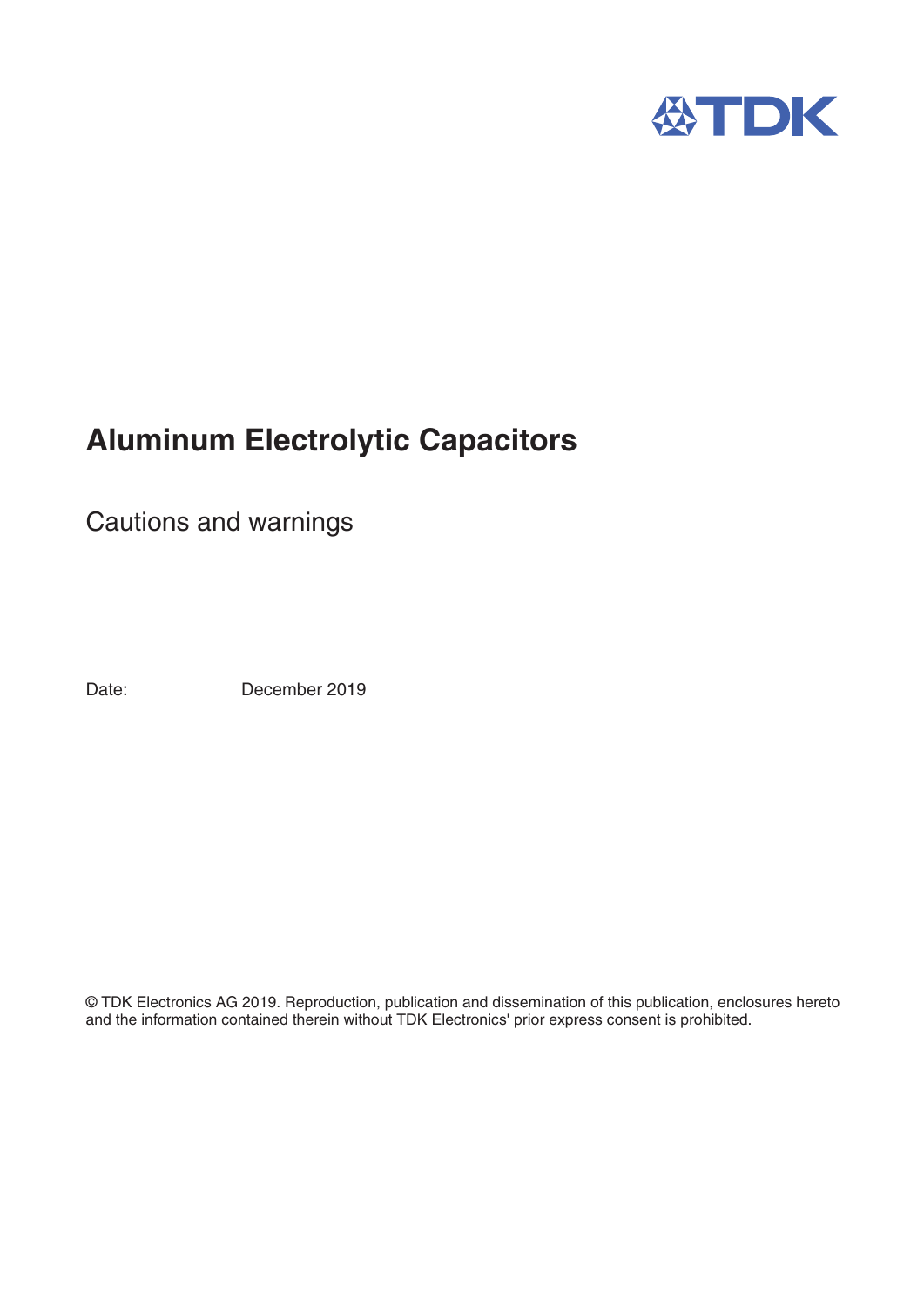

#### **Cautions and warnings**

## **Personal safety**

The electrolytes used have been optimized both with a view to the intended application and with regard to health and environmental compatibility. They do not contain any solvents that are detrimental to health, e.g. dimethyl formamide (DMF) or dimethyl acetamide (DMAC). Furthermore, some of the high-voltage electrolytes used are self-extinguishing.

As far as possible, we do not use any dangerous chemicals or compounds to produce operating electrolytes, although in exceptional cases, such materials must be used in order to achieve specific physical and electrical properties because no alternative materials are currently known. We do, however, restrict the amount of dangerous materials used in our products to an absolute minimum.

Materials and chemicals used in our aluminum electrolytic capacitors are continuously adapted in compliance with the TDK Electronics Corporate Environmental Policy and the latest EU regulations and guidelines such as RoHS, REACH/SVHC, GADSL, and ELV.

MDS (Material Data Sheets) are available on our website for all types listed in the data book. MDS for customer specific capacitors are available upon request. MSDS (Material Safety Data Sheets) are available for our electrolytes upon request.

Nevertheless, the following rules should be observed when handling aluminum electrolytic capacitors: No electrolyte should come into contact with eyes or skin. If electrolyte does come into contact with the skin, wash the affected areas immediately with running water. If the eyes are affected, rinse them for 10 minutes with plenty of water. If symptoms persist, seek medical treatment. Avoid inhaling electrolyte vapor or mists. Workplaces and other affected areas should be well ventilated. Clothing that has been contaminated by electrolyte must be changed and rinsed in water.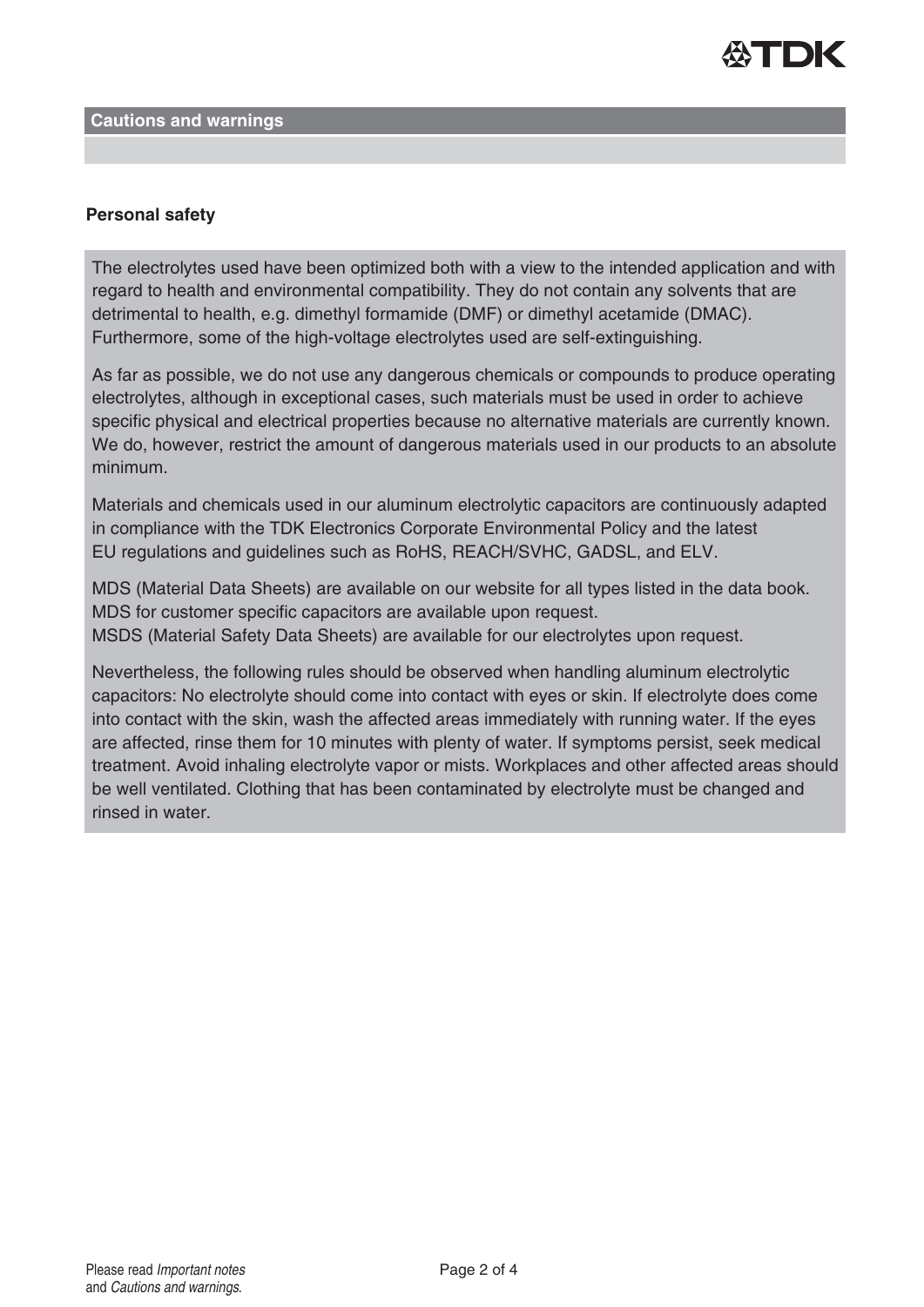

## **Cautions and warnings**

## **Product safety**

The table below summarizes the safety instructions that must be observed without fail. A detailed description can be found in the relevant sections of chapter "General technical information".

| <b>Topic</b>                                          | Safety information                                                                                                                                                                                                                                                                                                                                                                                                   | Reference<br>chapter "General<br>technical information"                |
|-------------------------------------------------------|----------------------------------------------------------------------------------------------------------------------------------------------------------------------------------------------------------------------------------------------------------------------------------------------------------------------------------------------------------------------------------------------------------------------|------------------------------------------------------------------------|
| Polarity                                              | Make sure that polar capacitors are connected<br>with the right polarity.                                                                                                                                                                                                                                                                                                                                            | "Basic construction of<br>aluminum electrolytic<br>capacitors"         |
| Reverse voltage                                       | Voltages of opposite polarity should be prevented<br>by connecting a diode.                                                                                                                                                                                                                                                                                                                                          | 3.1.6<br>"Reverse voltage"                                             |
| Mounting<br>position of screw-<br>terminal capacitors | Screw terminal capacitors must not be mounted<br>with terminals facing down unless otherwise<br>specified.                                                                                                                                                                                                                                                                                                           | 11.1.<br>"Mounting positions of<br>capacitors with screw<br>terminals" |
| Robustness of<br>terminals                            | The following maximum tightening torques must<br>not be exceeded when connecting screw<br>terminals:<br>M5: 2.5 Nm<br>M6: 4.0 Nm                                                                                                                                                                                                                                                                                     | 11.3<br>"Mounting torques"                                             |
| Mounting of<br>single-ended<br>capacitors             | The internal structure of single-ended capacitors<br>might be damaged if excessive force is applied to<br>the lead wires.<br>Avoid any compressive, tensile or flexural stress.<br>Do not move the capacitor after soldering to PC<br>board.<br>Do not pick up the PC board by the soldered<br>capacitor.<br>Do not insert the capacitor on the PC board with a<br>hole space different to the lead space specified. | 11.4<br>"Mounting<br>considerations for<br>single-ended capacitors"    |
| Soldering                                             | Do not exceed the specified time or temperature<br>limits during soldering.                                                                                                                                                                                                                                                                                                                                          | 11.5<br>"Soldering"                                                    |
| Soldering,<br>cleaning agents                         | Do not allow halogenated hydrocarbons to come<br>into contact with aluminum electrolytic capacitors.                                                                                                                                                                                                                                                                                                                 | 11.6<br>"Cleaning agents"                                              |
| <b>Upper category</b><br>temperature                  | Do not exceed the upper category temperature.                                                                                                                                                                                                                                                                                                                                                                        | 7.2<br>"Maximum permissible<br>operating temperature"                  |
| Passive<br>flammability                               | Avoid external energy, e.g. fire.                                                                                                                                                                                                                                                                                                                                                                                    | 8.1<br>"Passive flammability"                                          |